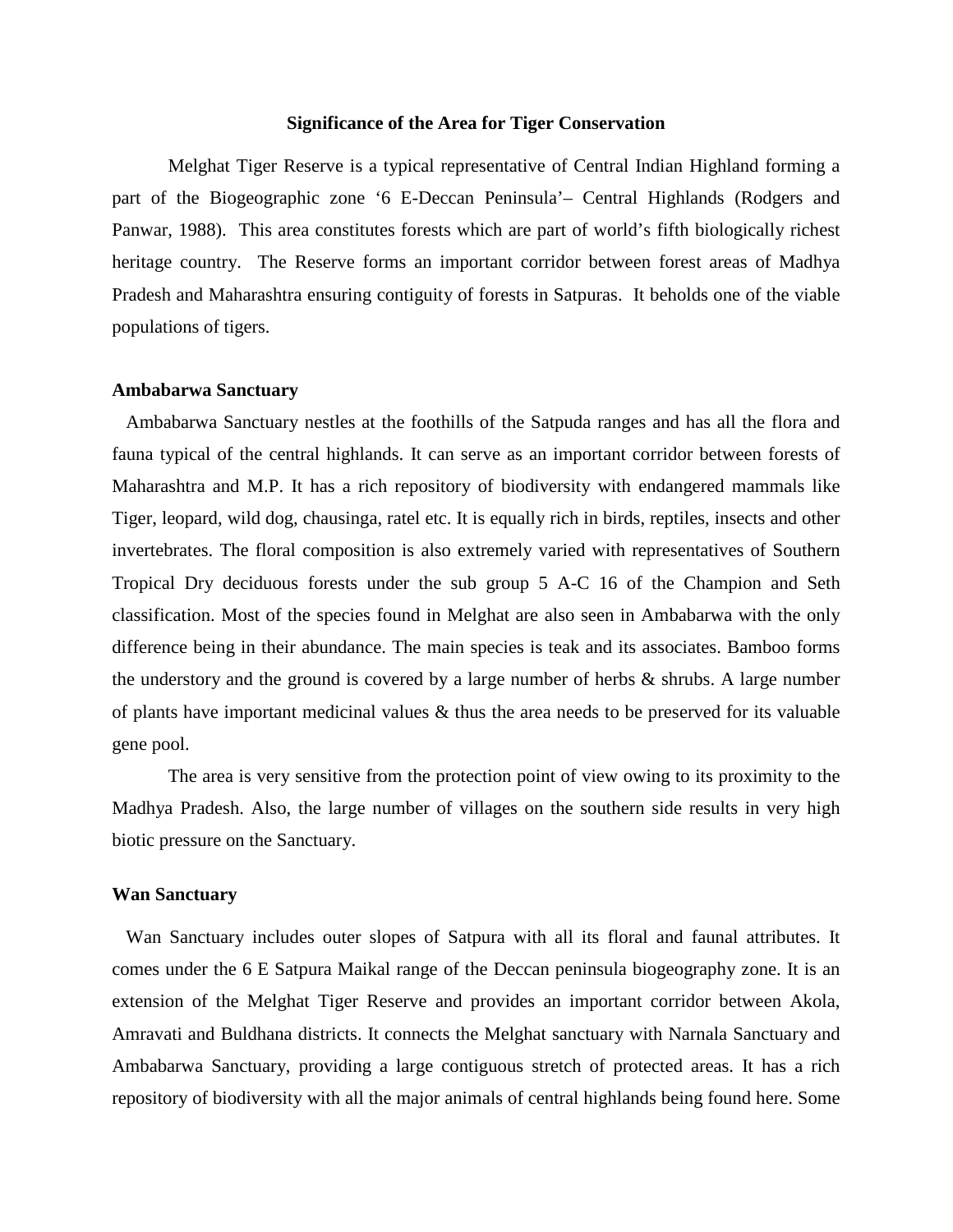of the rare and endangered carnivores seen in Wan Sanctuary are Tiger, leopard, wild dogs, sloth bear, leopard cat, rusty spotted cat, desert cat, ratel etc. The common herbivores include chowsinga, sambar, chital, nilgai, wild pigs and barking deer. Some Gaur also stray from the adjoining Melghat Sanctuary thus emphasizing the importance of Wan as an extended buffer of Melghat Tiger Reserve now included as in core area of Melghat Tiger Reserve. The list of birds, reptiles, insects and other invertebrates is equally long and impressive. There has been a significant increase in the aquatic life forms after the commissioning of the Wan Dam. The list of aquatic avifauna has also gone up considerably in and around the Wan reservoir, especially in winters when flocks of migratory waterfowl arrive, thus making the area a paradise for bird watchers. The common birds seen in the reservoir area are Brahminy ducks, White necked storks, White ibis, Spotbills, Common teals, etc.

The floral composition is also extremely varied with representatives of Southern Tropical Dry deciduous forests under the sub group 5 A (Southern Tropical Dry Deciduous Forests) of the Champion and Seth classification. Most of the species found in Melghat are also seen in Wan with the only difference being in their abundance. A large number of plants have medicinal importance, thus making the area important from medicinal plant conservation point of view. The *Rosha* grass occurs in abundance in the area.

The area has a large number of unique geological and religious features. The *Mahadev* cave temple at Dhargad is a unique geological structure that has assumed religious importance over the years. It is the scene of a massive pilgrimage during the *Shrawan mas*. The area forms a major catchment of Wan river and has assumed greater significance since the construction of Wan Dam at Wari.

#### **Narnala Sanctuary**

Narnala Sanctuary is a continuation of Gawilgarh range of Satpuda hills as a corridor between the Melghat Sanctuary and Wan Sanctuary. In fact, it acts as a gateway of Melghat from the southern side. The hill of Narnala situated at about 1000 meter above MSL the Narnala fort consists of 3 separate forts of Jaffrabad in the East, Narnala in the centre and Telyagarh in the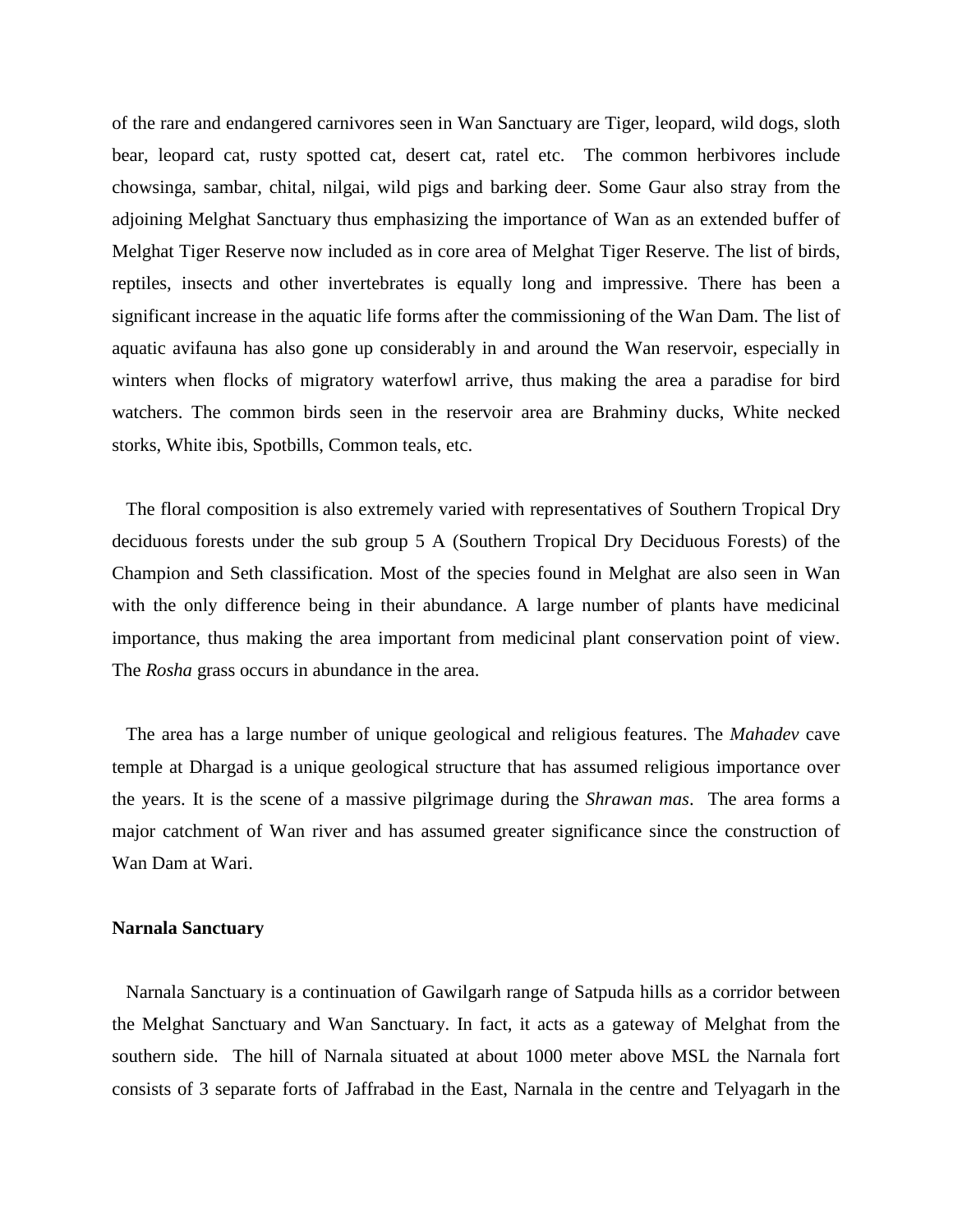west. The fort covers 392 acres of land with a wall perimeter of 24 miles (36Kms). It is said to have 22 gates and 36 buruj towers or bastions. The area has an excellent rain water harvesting and drainage system built on the fort plateau which is worth admiration. A total of 22 large tank and numerous smaller tanks are connected in such a manner that the overflow of water from tanks situated at a higher elevation goes into tanks at lower elevation and so on, thus ensuring that no drop of rain water is allowed to go waste. The area is having valuable endemic species like Sandal and the Medicinal plants like safed Musli, Shatawari. Most of the major mammals which are sighted in Narnala include Tiger, Leopard, Sloth Bear, Sambar, Chital etc. The bird life is also very rich with a large number of migratory waterfowl seen in the perennial water bodies situated on the Narnala plateau. A large number of raptors are also seen on the crags and cliffs.

# **Catchments to 'Tapi' and 'Purna' Rivers**

The Reserve forms a very important catchment to Tapi and Purna river systems with important tributaries like Dolar, Khandu, Sipna, Gadga, Khapra and Wan Rivers. The Chandrabhaga river which originates from Chikhaldara has its watershed in the reserve. The basic life support systems that the area beholds in terms of conserving soil, water and clean air, it serves as life-line for the people of Amravati and Akola districts.

# **Recreational Values**

Forest of this Reserve hold tremendous scope in recreation as well as education in its lush green vegetation, diverse fauna and hilly and rugged terrain. The area is visited by a number of tourists from all walks of life who try to fathom the enticing realms of these pristine forests. They try to quench their thirst of knowledge in ethno botany, birds and butterfly identification, nature photography, wilderness experience and nature awareness. They also get attracted towards trekking, nature trails, scenic landscapes, culture of tribal people etc. However, the tourist inflow is low in comparison to its tourism potential owing to various reasons, main being poor sighting of wildlife.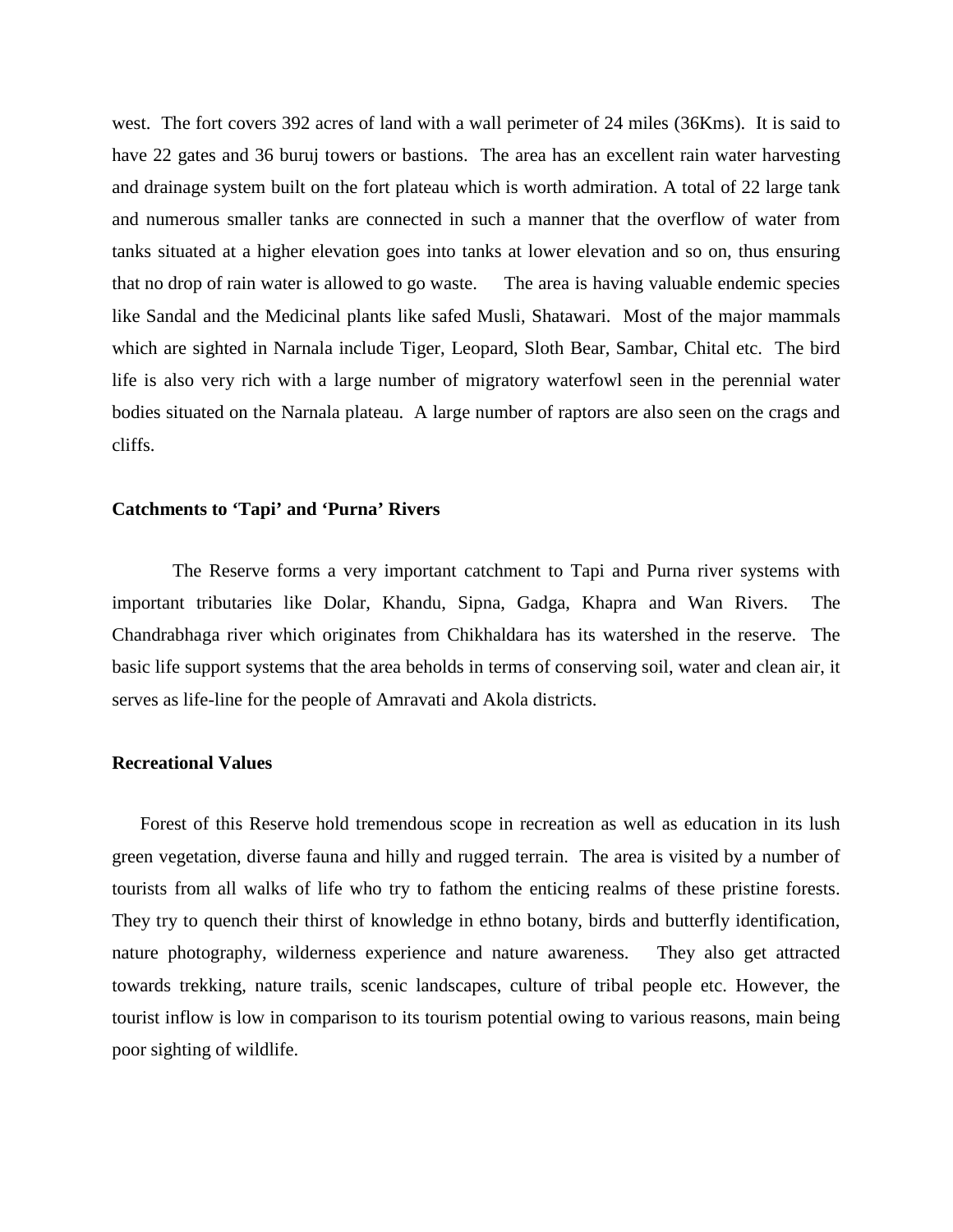# **Historical Vairat, Gavilgarh and Narnala Forts**

The Gavilgarh fort and Vairat points in the Vicinity of Chikhaldara hill station, which is on the fringe of Tiger Reserve boundary, have important historical significance. The Narnala fort situated in Narnala Sanctuary is an ancient fortress in hills in north of Akot taluka. People from all over the state of Maharashtra visit the Narnala fort. The fort is easily accessible throughout the year. The area has an excellent rain water harvesting and drainage system built on the fort plateau which is worth admiring. Crevices in valleys and forts offer good hiding spaces for wildlife.

### **Gugamal National Park – A Large Inviolate Area**

Vast track of Gugamal National Park has no villages and is completely free from any kind of human disturbance. As a result, this area has become a true representative of a 'nature reserve' where nature is at its best. Unlike other Reserves entry is strictly restricted for humans here. Contiguity of forests provides great importance to this area for the long-term conservation goals at landscape level.

# **Unique Habitats Harbouring Rare and Endangered Wildlife**

The Tiger Reserve forms an important extension of the Satpura hills into the West with its typical geological formations. It harbours a viable population of Tiger (*Panthera tigris)* and of the endangered Gaur *(Bos gaurus).* It also harbours a number of other faunal species some of which figure in the IUCN Red Data List. These are Wild dogs (*Cuon alpinus),* Jackal*, (Vulpes bengalensis),* Sloth bear *(Melurus ursinus),* Leopard *(Panthera pardus),* Caracal *( Felis caracal)*  and Ratel (*Mellivora capensis)* There are 37 species of mammals and several species of reptiles, butterflies and insects. The reserve is also very rich in avifauna with 265 species of birds including the recently rediscovered Forest Spotted Owlet (*Athene blewitii).*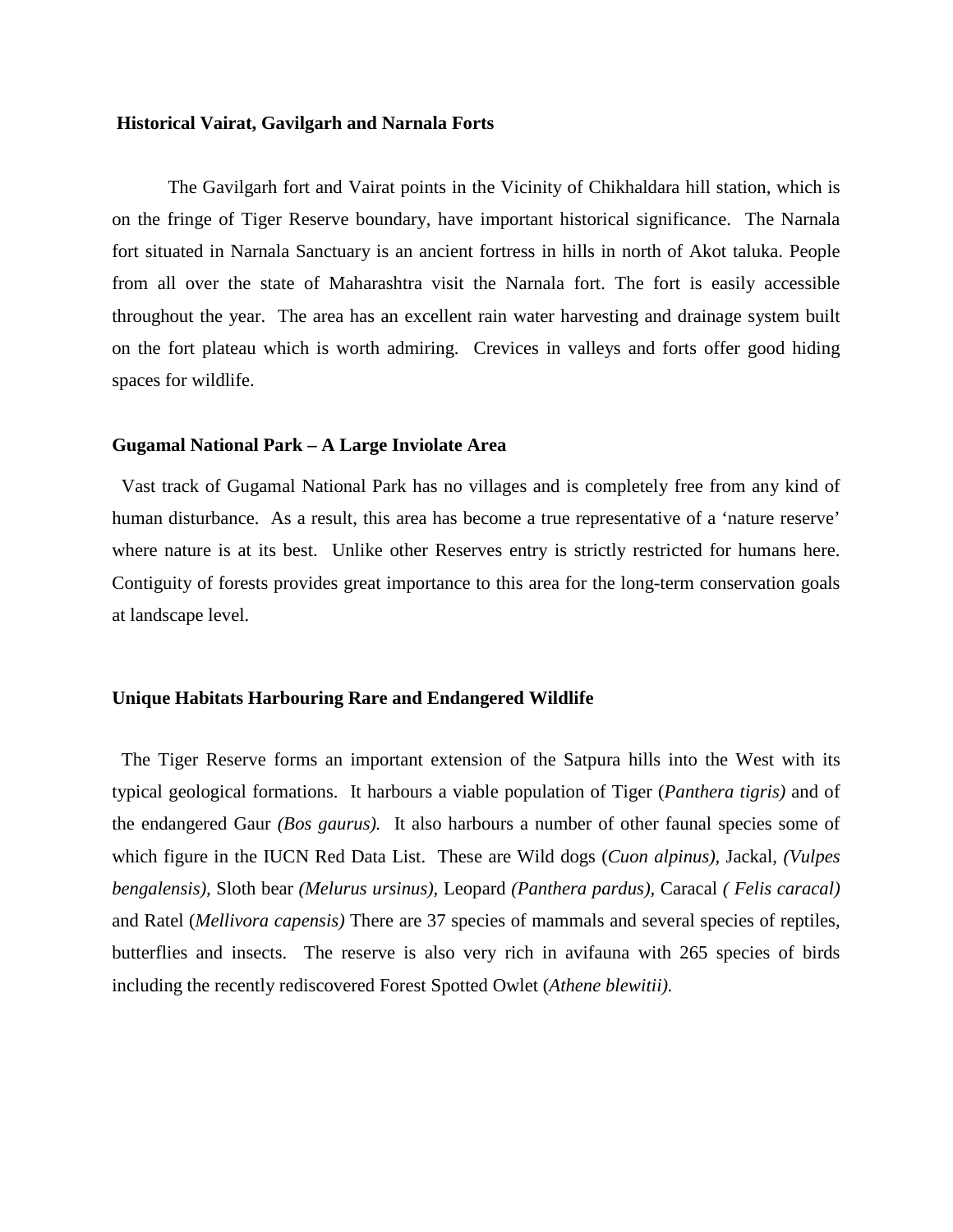# **Flora**

 More than 769 naturalised species are listed in the flora of Melghat belonging to about 400 genera representing 97 families. It includes 90 tree species, 66 shrub species, 316 herb species, 56 climbers, 23 sedges and 99 grass species. The flora shows a combination of floristic elements from Western Ghat and Satpura, with many endemic species. Some of the Himalayan plant species like *Preistylus constrictus* are also reported here. The rare plants include *Convolvulus flavus, Utricularia striatula, Drosera indica* and many species of orchids like *Vanda tesselata*  and *Aerides maculosum.*

### **Indigenous 'Korku'**

 The forests of Melghats are predominately inhabited by *Korku* tribes who pose the best example of how to live a sustainable living in the vicinity of forests. They have a sense of belongingness to these forests and that is why, it has still retained its serenity, whereas other adjoining forest areas are fast loosing their days of glory.

The *Korkus, Nihals* and *Gaolis* have their own indigenous ethno botanical knowledge, which can teach a few things to the modern scientists. The tribal population inhabiting Melghat have very diverse and rich cultural heritage which has its coexistence with the flora and fauna of the surrounding forests. The Gotras of *Korkus* are seen to have been named after trees e.g. Jamunkar, Semalkar etc. which goes to prove the integration of their culture with nature.

# **Rich in Avifauna**

 The area has a diverse population of bird life with 265 species. Because of the role it plays in its conservation, it is categorized prominently under Global Important Bird Area (IBA). Species like Lesser kestrel, Forest owlet, Green munia, White Backed Vulture and Long Billed Vulture are reported from here. The congregative bird species include Blossom Headed Parakeet, Rose Ringed Parakeet, Biome Restricted species conforming to Biome 10:B24 Indian Peninsula Tropical Moist Forest include Crimson Fronted Barbet and Malabar whistling thrush whereas the Biome 11: Indo Malayan Dry Zone includes 39 bird species.